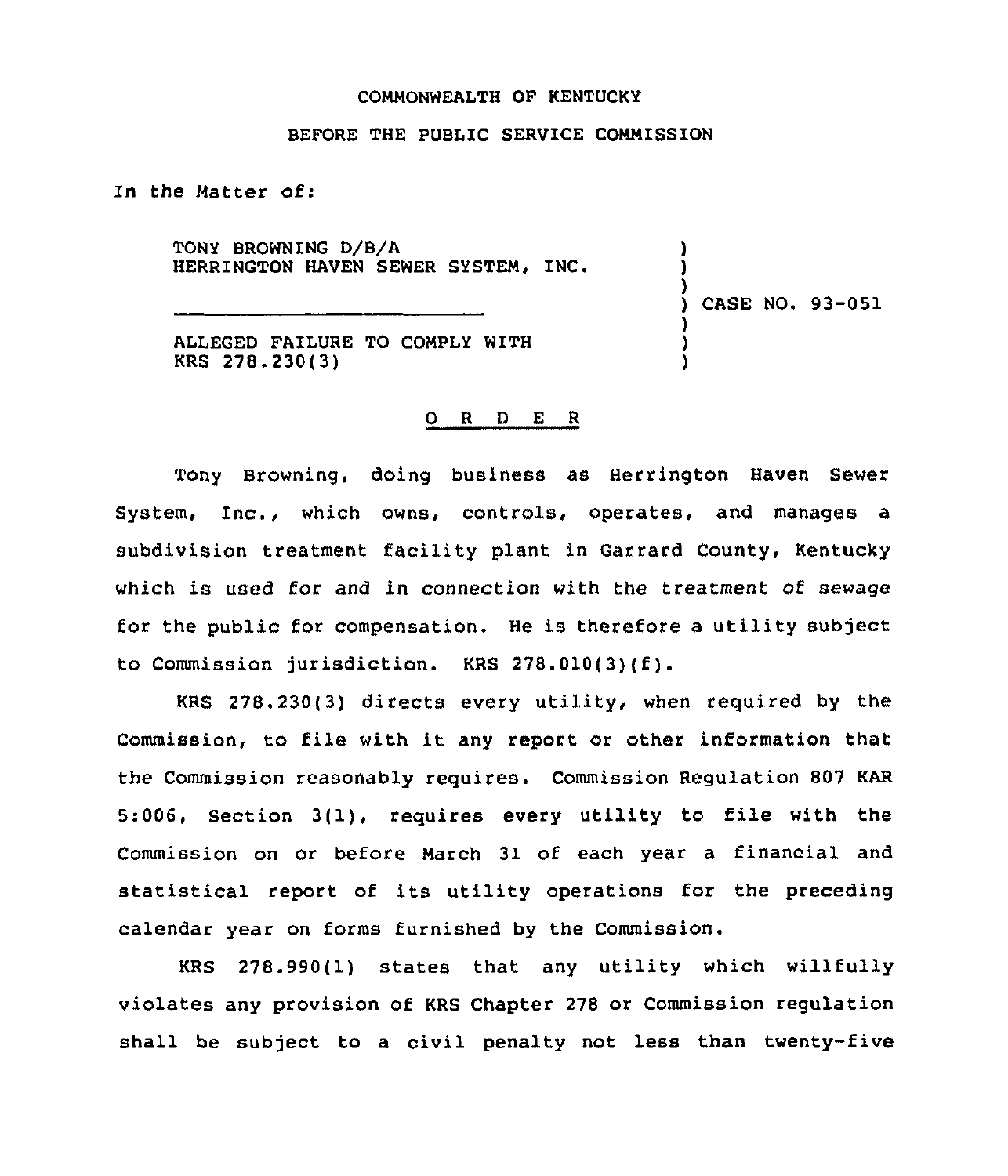dollars (\$25.00) nor more than two thousand five hunded dollars (\$2,500).

On January 2, 1992, the Commission provided to Browning the standard forms for the annual financial and statistical report. According to Commission records, Browning has yet to file his financial and statistical report for the 1991 calendar year with the Commission. The absence of this report from Commission records constitutes prima facie evidence that Browning has willfully failed to comply with KRS 278.230(3).

IT IS THEREFORE ORDERED that:

l. Browning shall file with the Commission, no later than March 15, 1993, its financial and statistical report for the 1991 calendar year,

2. Browning shall appear on April 14, 1993, at  $10:00$  a.m., Eastern Daylight Time, in Bearing Room 1 of the Commission's offices at 730 Schenkel Lane, Frankfort, Kentucky, for the purpose of showing cause, if any he can, why he should not be sub)ected to the penalties of KRS 278.990 for his failure to comply with KRS 278.230(3).

3. If Browning desires to waive his right to a hearing in this matter, he shall, no later than April 1, 1993, file the required report and pay a penalty of \$250. Payment of the penalty shall be made by certified check or money order made payable to Treasurer, Commonwealth of Kentucky and shall be delivered to Executive Director, Public Service Commission, 730 Schenkel Lane, P. 0. Box 615, Frankfort, Kentucky 40602.

$$
-2-
$$